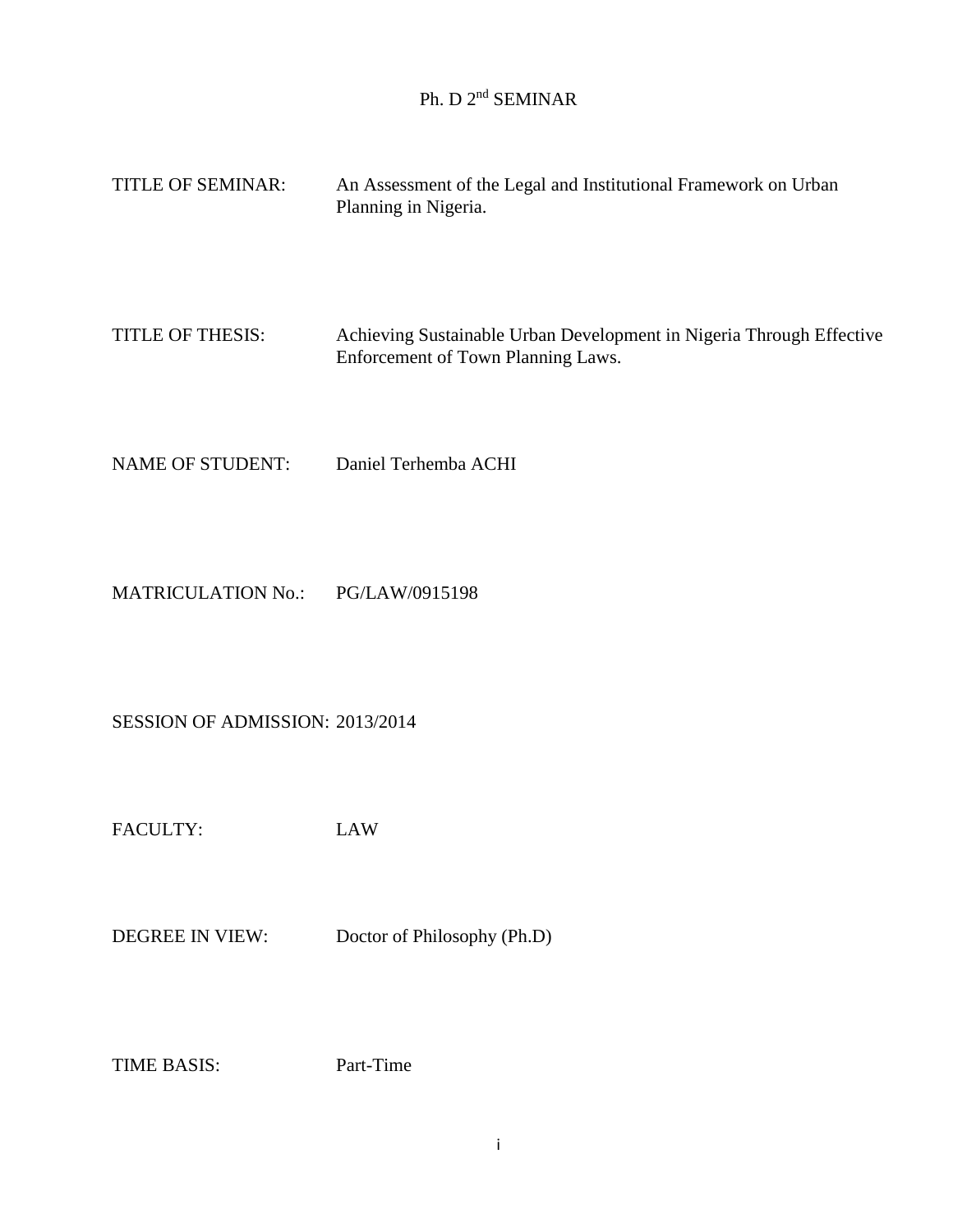## **Table of Contents**

|                 | An Assessment of the Legal and Institutional Framework on Urban Planning in Nigeria                                                                                                                                                                                                                                                                                                                                                                                                                                         |                                                                                                           |                                                              |                           |                                                              |                     |                |                |
|-----------------|-----------------------------------------------------------------------------------------------------------------------------------------------------------------------------------------------------------------------------------------------------------------------------------------------------------------------------------------------------------------------------------------------------------------------------------------------------------------------------------------------------------------------------|-----------------------------------------------------------------------------------------------------------|--------------------------------------------------------------|---------------------------|--------------------------------------------------------------|---------------------|----------------|----------------|
| 1.0             | Introduction                                                                                                                                                                                                                                                                                                                                                                                                                                                                                                                | and the state of the state of the                                                                         |                                                              |                           |                                                              |                     | $\overline{a}$ | Page<br>1      |
| 2.0             | Section I: Legal and Institutional Framework on Urban Planning in Nigeria -                                                                                                                                                                                                                                                                                                                                                                                                                                                 |                                                                                                           |                                                              |                           |                                                              |                     |                | $\overline{2}$ |
| 2.1             | Legal Framework on Urban Planning in Nigeria                                                                                                                                                                                                                                                                                                                                                                                                                                                                                |                                                                                                           | $\sim$ $-$                                                   |                           | $\omega_{\rm{max}}=0.000000$ and $\omega_{\rm{max}}=0.00000$ |                     |                | $\overline{2}$ |
| 2.2             | The Constitution of the Federal Republic of Nigeria 1999 (as amended)                                                                                                                                                                                                                                                                                                                                                                                                                                                       |                                                                                                           |                                                              |                           |                                                              | $\Box$              |                | $\overline{4}$ |
| 2.3             | Land Use Act, $1978 - 722$                                                                                                                                                                                                                                                                                                                                                                                                                                                                                                  |                                                                                                           |                                                              |                           | $\mathbb{L}^2$                                               |                     |                | 5              |
| 2.4             | Nigerian Urban and Regional Planning Act (NURPA) -                                                                                                                                                                                                                                                                                                                                                                                                                                                                          |                                                                                                           |                                                              |                           | $\mathbb{L}$                                                 |                     |                | 6              |
| 2.4.1           | <b>Implementation of Guidelines on Local Government Reforms</b>                                                                                                                                                                                                                                                                                                                                                                                                                                                             |                                                                                                           |                                                              |                           |                                                              |                     |                | 10             |
| $2.4.2^{\circ}$ | <b>Establishment of Urban Development Agencies</b>                                                                                                                                                                                                                                                                                                                                                                                                                                                                          |                                                                                                           | and the state of the                                         |                           |                                                              |                     |                | 10             |
| 2.4.3           | The Presidential Committee on Urban Development and Housing -                                                                                                                                                                                                                                                                                                                                                                                                                                                               |                                                                                                           |                                                              |                           |                                                              |                     | $\overline{a}$ | 11             |
| 2.4.4           | Revised National Housing Policy and National Urban Development Policy                                                                                                                                                                                                                                                                                                                                                                                                                                                       |                                                                                                           |                                                              |                           |                                                              |                     |                |                |
|                 | $2012 - 2019$ -<br>$\sim 10^{-10}$ m $^{-1}$<br>$\overline{\phantom{a}}$                                                                                                                                                                                                                                                                                                                                                                                                                                                    |                                                                                                           | <b>Contract Contract</b>                                     |                           |                                                              |                     |                | 11             |
| 2.5             | Institutional Framework on Urban Planning in Nigeria                                                                                                                                                                                                                                                                                                                                                                                                                                                                        |                                                                                                           |                                                              | $\omega_{\rm{max}}$       |                                                              |                     |                | 11             |
| 2.5.1           | Grant of Planning Permission -                                                                                                                                                                                                                                                                                                                                                                                                                                                                                              | $\mathcal{L}^{\mathcal{A}}$ , and the set of the set of the set of the set of $\mathcal{L}^{\mathcal{A}}$ |                                                              |                           | $\mathbb{L}$                                                 |                     |                | 13             |
| 2.5.2           | Urban Planning Controls and their Enforcement in Nigeria -                                                                                                                                                                                                                                                                                                                                                                                                                                                                  |                                                                                                           |                                                              |                           |                                                              |                     |                | 15             |
|                 | 2.5.2.1 Enforcement Notice -<br>$\overline{\phantom{a}}$                                                                                                                                                                                                                                                                                                                                                                                                                                                                    |                                                                                                           | $\mathbb{Z}^{\mathbb{Z}}$                                    | $\mathcal{L}$             |                                                              |                     |                | 15             |
|                 | 2.5.2.2 Stop Work Notice<br>$\mathcal{L}^{\mathcal{L}}(\mathcal{L}^{\mathcal{L}}(\mathcal{L}^{\mathcal{L}}(\mathcal{L}^{\mathcal{L}}(\mathcal{L}^{\mathcal{L}}(\mathcal{L}^{\mathcal{L}}(\mathcal{L}^{\mathcal{L}}(\mathcal{L}^{\mathcal{L}}(\mathcal{L}^{\mathcal{L}}(\mathcal{L}^{\mathcal{L}}(\mathcal{L}^{\mathcal{L}}(\mathcal{L}^{\mathcal{L}}(\mathcal{L}^{\mathcal{L}}(\mathcal{L}^{\mathcal{L}}(\mathcal{L}^{\mathcal{L}}(\mathcal{L}^{\mathcal{L}}(\mathcal{L}^{\mathcal{L$<br>$\Delta \sim 10^{11}$ km s $^{-1}$ | $\mathbb{L}^+$<br>$\equiv$                                                                                | $\omega_{\rm{max}}$ and $\omega_{\rm{max}}$                  | $\mathbb{L}^{\mathbb{N}}$ |                                                              |                     |                | 15             |
|                 | 2.5.2.3 Contravention Notice -                                                                                                                                                                                                                                                                                                                                                                                                                                                                                              | $\Delta \sim 10^{11}$ km s $^{-1}$                                                                        | $\omega_{\rm{max}}=0.000000$ and $\omega_{\rm{max}}=0.00000$ | $\mathbb{L}^{\mathbb{N}}$ |                                                              |                     |                | 16             |
|                 | 2.5.2.4 Demolition Notice                                                                                                                                                                                                                                                                                                                                                                                                                                                                                                   |                                                                                                           |                                                              |                           |                                                              |                     |                | 16             |
| 2.6             | Adequacy of Legal and Institutional Framework on Planning in Nigeria                                                                                                                                                                                                                                                                                                                                                                                                                                                        |                                                                                                           |                                                              |                           |                                                              | $\bar{\phantom{a}}$ |                | 17             |
| 2.7             | Section II: Challenges in the Enforcement of Urban Planning Laws in Nigeria                                                                                                                                                                                                                                                                                                                                                                                                                                                 |                                                                                                           |                                                              |                           |                                                              |                     |                | 19             |
| 2.7.1           | Rapid Urbanization <i>-</i> - - - - - - - - - -                                                                                                                                                                                                                                                                                                                                                                                                                                                                             |                                                                                                           |                                                              |                           |                                                              |                     |                | 19             |
| 2.7.2           | Urban Sprawl, Illegal Structures and Slum Formation                                                                                                                                                                                                                                                                                                                                                                                                                                                                         |                                                                                                           |                                                              |                           |                                                              |                     |                | 22             |
| 2.7.3           | Emergence of Unplanned Settlements due to Customary Land Use Practices                                                                                                                                                                                                                                                                                                                                                                                                                                                      |                                                                                                           |                                                              |                           |                                                              |                     |                | 26             |
| 2.7.4           | Nature and Landscape Conservation                                                                                                                                                                                                                                                                                                                                                                                                                                                                                           |                                                                                                           | $\mathbb{L}^2$                                               |                           |                                                              |                     |                | 28             |
| 2.7.5           | Illegal Conversion of Approved Uses due to Weak Planning and Management                                                                                                                                                                                                                                                                                                                                                                                                                                                     |                                                                                                           |                                                              |                           |                                                              |                     |                |                |
|                 | Institutions                                                                                                                                                                                                                                                                                                                                                                                                                                                                                                                |                                                                                                           |                                                              |                           |                                                              |                     |                | 30             |
|                 | 2.7.5.1 Inadequate Manpower<br>$\blacksquare$                                                                                                                                                                                                                                                                                                                                                                                                                                                                               | $\overline{\phantom{a}}$<br>$\blacksquare$                                                                | $\equiv$                                                     |                           |                                                              |                     |                | 30             |
|                 | 2.7.5.2 Poor and Inadequate Funding                                                                                                                                                                                                                                                                                                                                                                                                                                                                                         |                                                                                                           |                                                              |                           |                                                              |                     |                | 31             |
|                 | 2.7.5.3 Corruption<br>$\sim$ $-$<br>$\overline{\phantom{a}}$<br>and the state of the state                                                                                                                                                                                                                                                                                                                                                                                                                                  | $\frac{1}{2}$ , $\frac{1}{2}$ , $\frac{1}{2}$ , $\frac{1}{2}$ , $\frac{1}{2}$                             | $\equiv$                                                     |                           |                                                              |                     |                | 31             |
|                 | 2.7.5.4 Lack of a Strong Institutional Base and Infrastructure                                                                                                                                                                                                                                                                                                                                                                                                                                                              |                                                                                                           |                                                              |                           |                                                              |                     |                | 31             |
|                 | 2.7.5.5 Lack of Political Will                                                                                                                                                                                                                                                                                                                                                                                                                                                                                              |                                                                                                           | where the company of the company                             | <b>Contract Contract</b>  |                                                              |                     |                | 32             |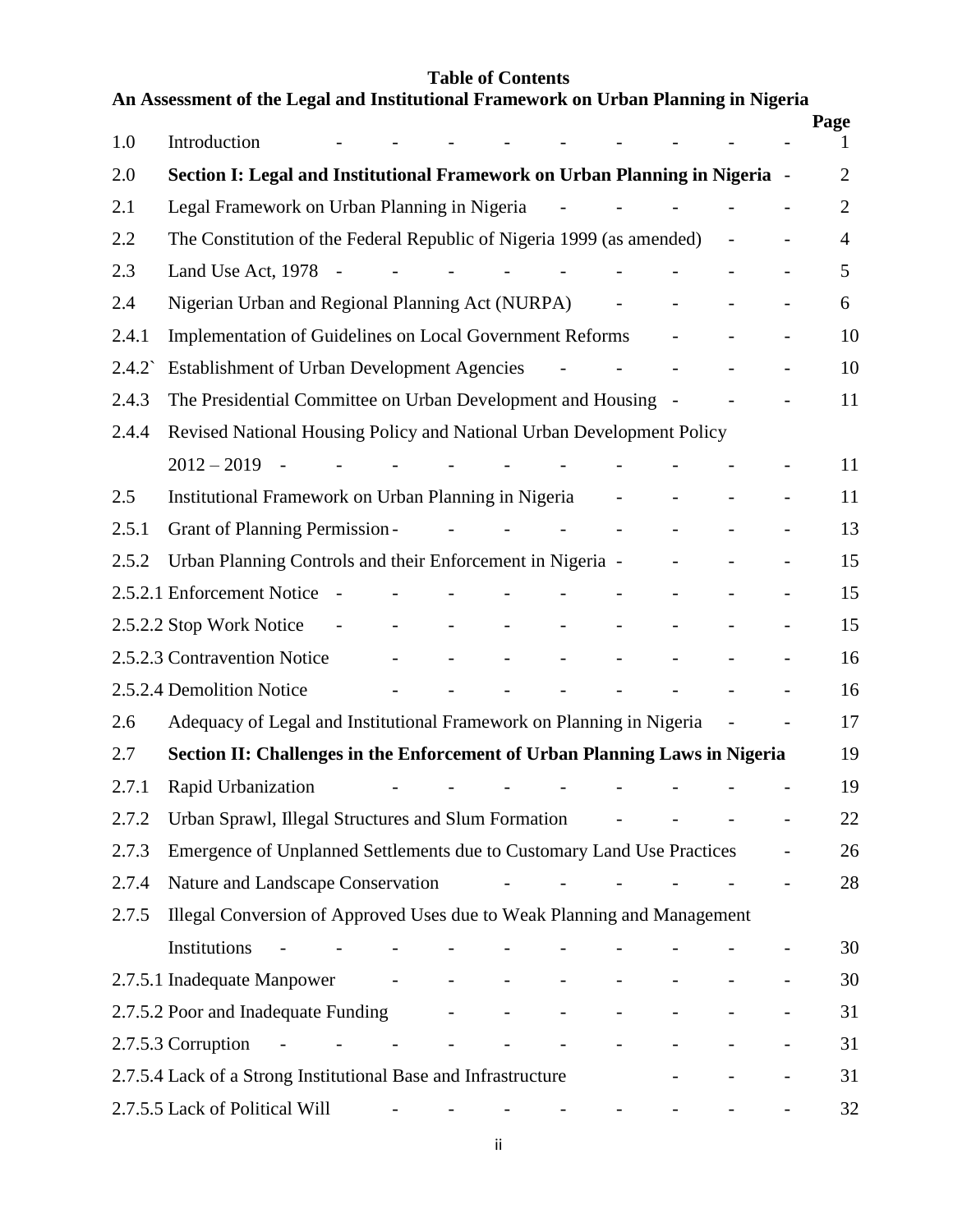|       | 2.7.5.6 Absence of Cadastral Maps                                                                                                                                                  |                                 |  |  | 32 |
|-------|------------------------------------------------------------------------------------------------------------------------------------------------------------------------------------|---------------------------------|--|--|----|
|       | 2.7.5.7 Absence of a Uniform Land Registration System                                                                                                                              |                                 |  |  | 33 |
|       | 2.7.5.8 Absence of Effective Urban Governance Mechanism                                                                                                                            |                                 |  |  | 33 |
|       | 2.7.5.9 Lack of Public Participation Processes in Urban Development                                                                                                                |                                 |  |  | 34 |
|       | 2.7.5.10 Non-Implementation of SDGs 11 and 16                                                                                                                                      |                                 |  |  | 34 |
|       | 2.7.5.11 The COVID-19 Pandemic<br>$\sim$                                                                                                                                           |                                 |  |  | 37 |
| 2.8   | <b>Section III: Approaches to Urban Planning Challenges in Other Jurisdictions-</b>                                                                                                |                                 |  |  | 37 |
| 2.8.1 | Plurality of Laws on Urban Planning                                                                                                                                                |                                 |  |  | 38 |
| 2.8.2 | <b>Urban Sprawl and Slum Formation</b>                                                                                                                                             | $\overline{\phantom{a}}$        |  |  | 41 |
| 2.8.3 | Institutional Framework for Enforcement of Urban Planning                                                                                                                          |                                 |  |  | 43 |
| 2.8.4 | Urban Governance and Public Participation                                                                                                                                          |                                 |  |  | 48 |
| 2.8.5 | Political Will to Conserve Natural Sites and Agricultural/Special Purpose Lands                                                                                                    |                                 |  |  | 53 |
| 2.8.6 | <b>Enforcement Procedure</b>                                                                                                                                                       |                                 |  |  | 58 |
| 2.9   | <b>Section IV: Recommendations</b>                                                                                                                                                 |                                 |  |  | 59 |
| 2.9.1 | Rapid Urbanization, Sprawl and Slums                                                                                                                                               |                                 |  |  | 60 |
| 2.9.2 | <b>Adoption of Traditional Development Control Practices</b>                                                                                                                       |                                 |  |  | 61 |
| 2.9.3 | Adoption of Regional and International Instruments on Urban Planning                                                                                                               |                                 |  |  | 62 |
|       | 2.9.3.1 The African Charter on Human and Peoples Rights (ACHPR)                                                                                                                    |                                 |  |  | 62 |
|       | 2.9.3.2 The Constitutive Act of the African Union (AU)                                                                                                                             |                                 |  |  | 63 |
|       | 2.9.3.3 The Economic Community of West African States (ECOWAS)                                                                                                                     |                                 |  |  | 64 |
|       | 2.9.3.4 The United Nations Conference on Environment and Development                                                                                                               |                                 |  |  | 65 |
|       | 2.9.3.5 The United Nations (UN) Conference on Human Settlements (UN Habitat)                                                                                                       |                                 |  |  | 65 |
| 2.9.4 | Establishment of Multi-Layer and Multi-Cluster Institutional Frameworks                                                                                                            |                                 |  |  | 68 |
| 2.9.5 | Introduction of Urban Democracy/Public Participation                                                                                                                               |                                 |  |  | 69 |
| 2.9.6 | Incorporating SDGs into National Strategic Policy Framework to Eradicate                                                                                                           |                                 |  |  |    |
|       | Corruption                                                                                                                                                                         |                                 |  |  | 70 |
| 2.9.7 | Surmounting the COVID-19 Challenge                                                                                                                                                 | $\blacksquare$                  |  |  | 71 |
| 2.10  | <b>Conclusion</b><br>$\mathbb{L}$<br>$\sim$ $-$                                                                                                                                    | $\equiv$                        |  |  | 73 |
|       | <b>Bibliography</b><br>$\frac{1}{2}$ and $\frac{1}{2}$ and $\frac{1}{2}$<br>$\frac{1}{2}$ and $\frac{1}{2}$ and $\frac{1}{2}$<br>$\frac{1}{2}$ and $\frac{1}{2}$ and $\frac{1}{2}$ | $\frac{1}{2}$ and $\frac{1}{2}$ |  |  | 75 |